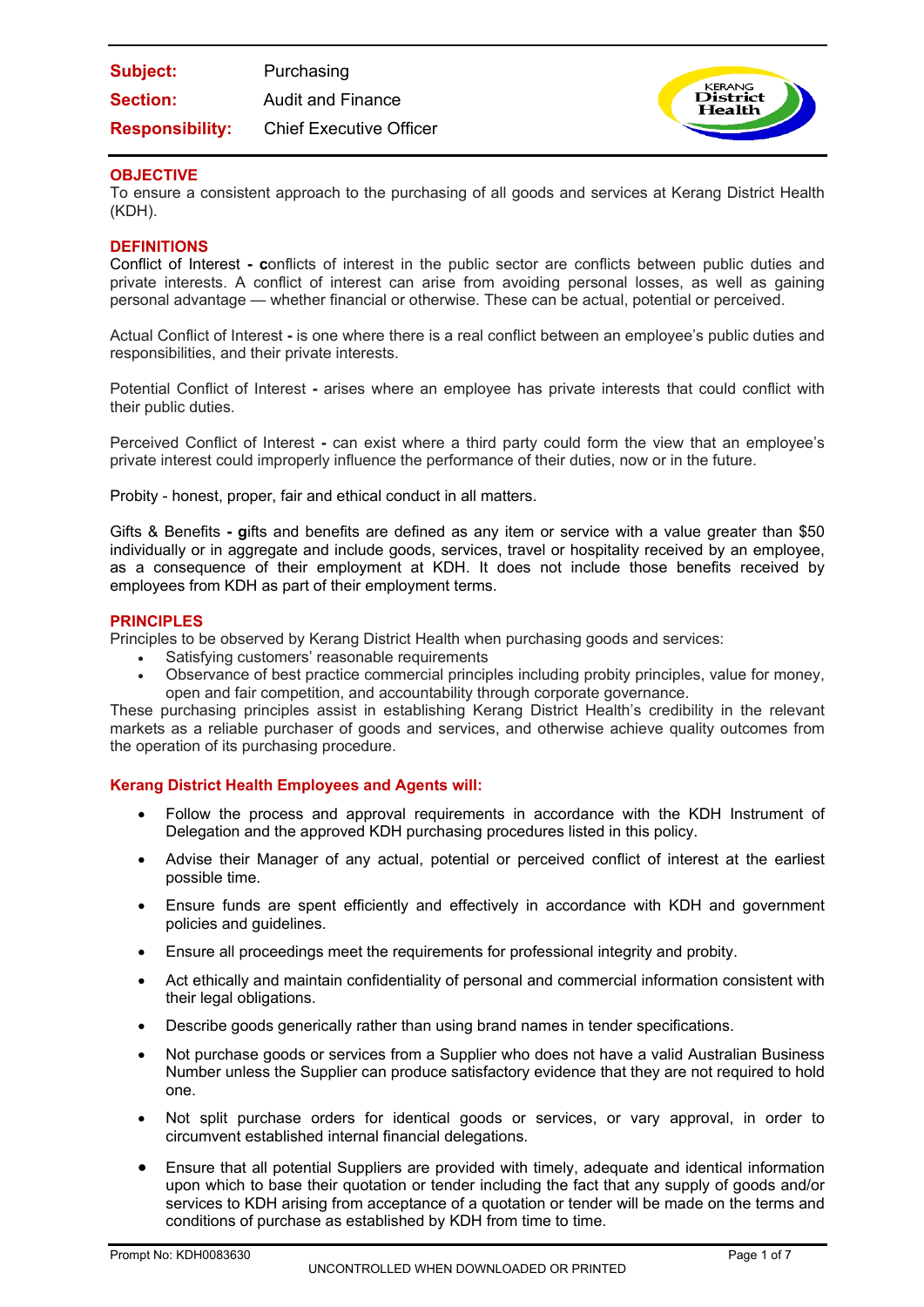- Not accept gratuities from current or potential Suppliers outside of Government policy, KDH Purchasing Procedure and any guidelines issued by the Executive group.
- Not accept any gift or benefit offered by a Tenderer where the employee is engaged in an active Tender process for goods or services.
- Offer prompt responses to all enquiries from potential or existing Suppliers.
- Not enter into any financing arrangements, (e.g. leases) without express written approval from the Chief Executive Officer.
- Not undertake procurement activities for goods, services or equipment inconsistent with any Health Purchasing Victoria review, tender, contract, policy or guidelines.
- Ensure that where a purchase transaction is to be conducted by electronic means, the other party to that transaction has consented to that method of conduct.

#### **Responsibilities**

The Chief Procurement Officer is responsible for all direct and indirect sourcing and procurement across all divisions and departments of KDH.

The Procurement Manager will prepare a detailed Procurement Activity Plan annually of all anticipated significant procurement activities of KDH in the next 12 months. A high level summary plan of the activities must be published on the KDH website.

## **Documentation and Submission**

Any submission sent to the Chief Executive or an Executive Director for approval, must be supported by the following:

 Fixed Asset Purchase Approval Form. Fixed Assets being capital items with a value of greater than \$1,000.

And in addition

- A one-page justification statement.
- Prospective purchasers of any ICT hardware or software must also complete the computer equipment request .

An incomplete submission cannot be processed and will be returned to the originating manager without further consideration.

#### **Authority Levels**

The employee authorised by the Instrument of Delegation to approve the appropriate level of expenditure is the authorised delegate for these procedures.

#### **Managing Contracts**

Each manager must actively manage contracts relating to their particular areas of responsibility. This includes participation in the development of selection criteria and key performance indicators for inclusion in tender documentation and (where appropriate) Requests for Quotation (RFQ). It also includes reviewing performance of the provider of goods or services under the contract conditions at least annually or more often if required by the terms of the contract. Where a significant breach by a HPV contracted Supplier occurs and the matter is not able to be resolved directly with the Supplier, HPV must be notified immediately.

## **Authority to Accept a Trial**

Goods and services must not be accepted on a trial basis on behalf of KDH, unless the arrangement is documented and signed off by the Procurement Manager and the delegate authorised to approve the relevant level of expenditure if the transaction proceeds. Trial goods must be approved for use within the group by the Clinical Product Evaluation Committee prior to their use, where relevant to clinical goods.

#### **Free Service**

An offer to KDH of equipment supplied at no charge that is offered on the basis of the KDH buying other goods or services from the supplier, should not be accepted unless the arrangement is documented and is signed off by the Procurement Manager and a KDH delegate authorised to approve the relevant level of expenditure on the purchased goods or services.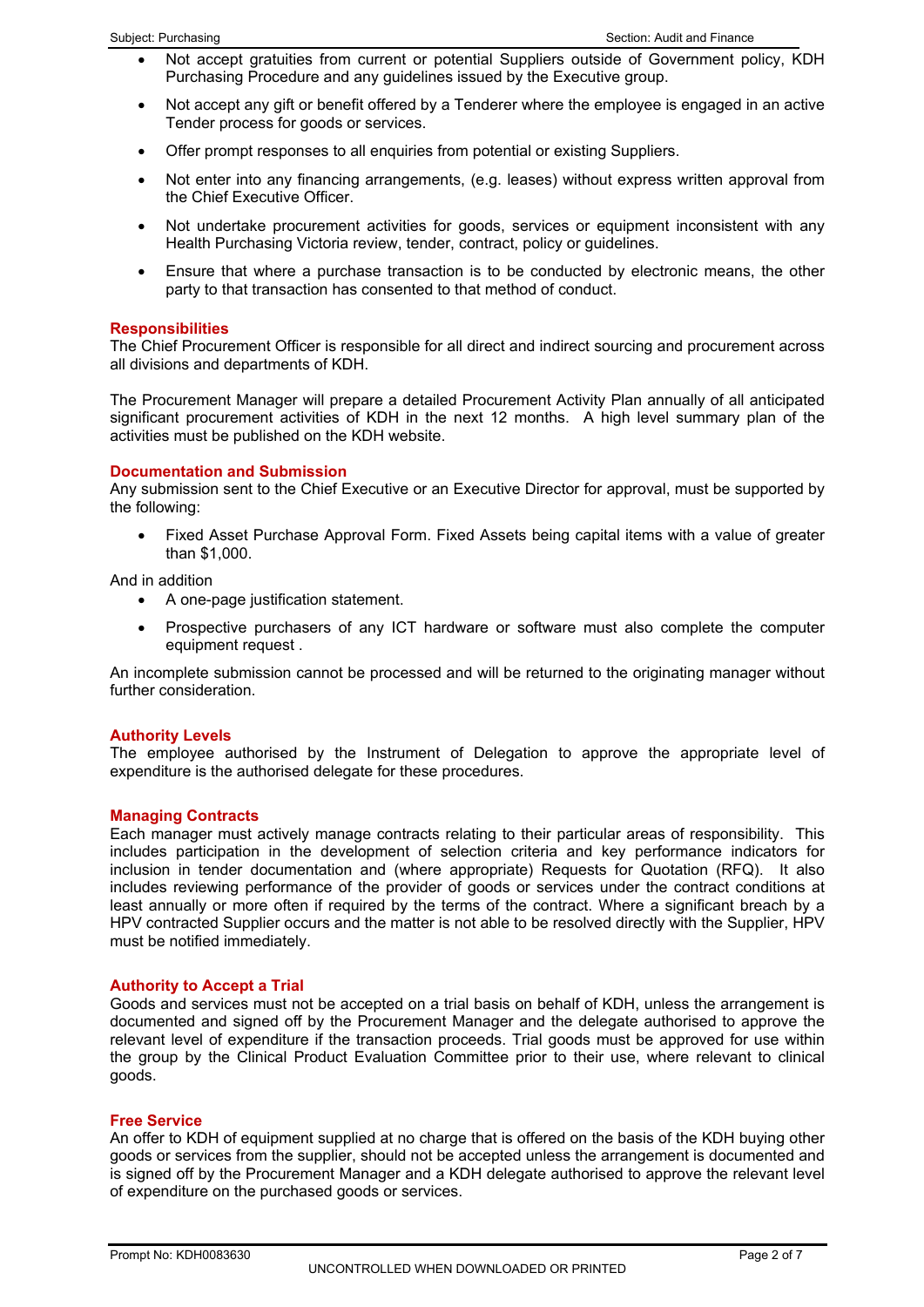Equipment and Consumables for Use in Clinical Areas No equipment or consumables may be introduced into KDH clinical areas without the prior written approval of the Clinical Product Evaluation Committee.

## **Technology**

Opportunities will arise with changes to technology. With these opportunities, the principles applicable to the purchasing policy and procedure listed in this protocol remain.

## **Methods of Purchasing**

- 1. [Purchase Order](file:///C:/Users/mdagge/AppData/Local/Microsoft/Windows/Temporary%20Internet%20Files/Content.Outlook/B8FUJJPK/Purchasing%20Protocol%20-%20Draft%20Feb%202015.doc%23purchaseorder)
- 2. [Request for Quotation](file:///C:/Users/mdagge/AppData/Local/Microsoft/Windows/Temporary%20Internet%20Files/Content.Outlook/B8FUJJPK/Purchasing%20Protocol%20-%20Draft%20Feb%202015.doc%23requestforquotation) (RFQ)
- 3. [Request for Information \(RFI\) and/or Brief to Design and Construct](file:///C:/Users/mdagge/AppData/Local/Microsoft/Windows/Temporary%20Internet%20Files/Content.Outlook/B8FUJJPK/Purchasing%20Protocol%20-%20Draft%20Feb%202015.doc%23requestforinfo)
- 4. [Tender](file:///C:/Users/mdagge/AppData/Local/Microsoft/Windows/Temporary%20Internet%20Files/Content.Outlook/B8FUJJPK/Purchasing%20Protocol%20-%20Draft%20Feb%202015.doc%23tender)

Approval to exercise the delegation must be obtained before the purchasing process is commenced. Irrespective of which of the methods described below is used, the outcome of the purchasing procedure will be a contract between KDH and the supplier of the goods or services. Every purchase must therefore be documented fully as required by this procedure and those documents recorded and stored in a way which will enable KDH to properly exercise its contractual rights and discharge its associated obligations.

All purchases of goods and services must comply with the requirements of the KDH Financial Management Information System (FMIS) regardless of the type of purchase method used.

#### **The following are the purchase methods most commonly used by KDH:**

#### **Purchase Order**

If there is no other documentation, the Purchase Order on its own represents the contract between KDH and the provider of the goods or services.

A Purchase Order generated electronically by the system is the basic authority for payment for purchase of goods or services of any value. The Purchase Order is generated via FMIS. The name of the Purchasing Officer that appears on the order will be authorised by KDH to place the order with the supplier. The Purchase Order will be processed electronically in accordance with the approval levels in the KDH Instrument of Delegation. No physical signature is required on a Purchase Order that has been electronically generated. All Purchase Orders are to be GST Exclusive.

The full Terms and Conditions relating to Purchase Orders are to be on the KDH website.

If the KDH delegate authorised to approve the Purchase Order deems it necessary to change the standard terms and conditions to address any specific circumstances in which that Purchase Order is being used approval and any subsequent changes must be obtained from the Procurement Manager in accordance with the Instrument of Delegation.

To enable processing for payment a valid tax invoice must contain a reference to a corresponding Purchase Order number when forwarded to Accounts Payable. An invoice without a purchase order number cannot be processed and will have to be returned to the responsible KDH delegate**.**

#### **Request for Quotation (RFQ)**

This process is generally used for purchases less than \$150,000 and could be extended to more than one supplier.

A quotation, to enable KDH and the supplier to enter into a binding contract in the event that KDH elects to accept the quotation, should be requested from a prospective supplier(s). Both the 'RFQ' and the quotation are to be in writing. The quotation should contain the following information:

- Description of the goods or services.
- Price, including method of payment and any discounts or rebates offered and any price payment schedule.
- Terms of delivery, including passing of ownership in the case of goods.
- Specifications including conditions and Key Performance Indicators.
- Any other relevant matters, such as warranties and KDH insurance and indemnity requirements.
- **Training**

It is the responsibility of the KDH delegate signing the Request for Quotation to liaise with the Procurement Manager to ensure any proposed amendments have been made to the standard terms and conditions of the Request to address any specific circumstances in which that Request is being used.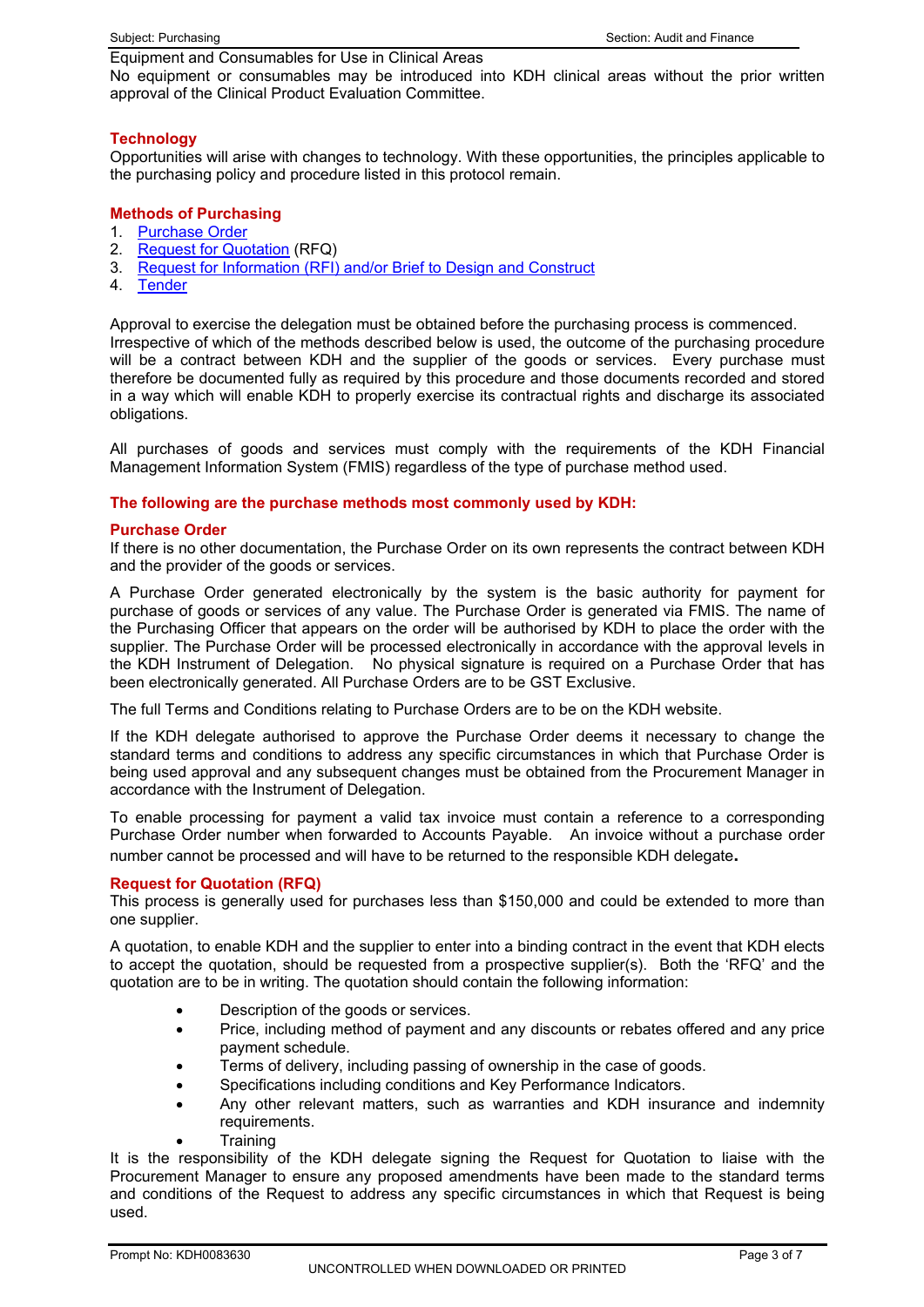Once an acceptable quotation has been identified and approved in accordance with the Instrument of Delegation, the relevant manager may then generate an electronic Purchase Requisition.

A letter of acceptance of the successful quotation should be prepared by the Procurement Manager in the format prescribed and must:

- specify the documents constituting the contract so created; and
- be signed by a KDH delegate authorised to approve the relevant level of expenditure.
- include the Purchase Order generated by the relevant manager.

It is the responsibility of the KDH delegate signing the Request for Quotation to liaise with the Procurement Manager to ensure any proposed amendments have been made to the standard terms and conditions of the Request to address any specific circumstances in which that Request is being used.

Once an acceptable quotation has been identified and approved in accordance with the Instrument of Delegation, the relevant manager may then generate a purchase requisition.

## **Purchase Requisition**

A letter of acceptance of the successful quotation should be prepared by the Procurement Manager in the format prescribed and must:

- specify the documents constituting the contract so created; and
- be signed by a KDH delegate authorised to approve the relevant level of expenditure.
- include the Purchase Order generated by the relevant manager.

#### For Expenditure Less than \$1,000

Quotations are not essential when purchasing goods or services with a total value less than \$1,000.

## For Expenditure Greater than \$1,000 and less than \$25,000

At least two written quotations are required. A justification statement is raised by the relevant manager for consideration, and if thought fit, approval by the relevant Business Director or Executive Director in accordance with the Instrument of Delegation.

#### For Expenditure Greater than \$25,000 and Less than \$150,000

The Supply Department will obtain at least three written/relevant quotations as required. A justification statement including recommendations is raised by the business/unit manager and passed to the Executive Director who will arrange for approval in line with the Instrument of Delegation.

#### For Expenditure Greater than \$150,000

All contracts with a value of more than \$150,000 are subject to an approach to the open market through a public tender. Advice and assistance should be sought from Procurement Department prior to proceeding.

Exceptions to the above process must be in accordance with Health Purchasing Victoria Procurement Policies.

#### Request for Information (RFI) and/or Brief to Design and Construct

These methods of purchase are used for projects that may be unique or complex, and where little information is available to KDH, upon which to develop its own specification. They are not commonly used by KDH and only then upon instruction from the Chief Procurement Officer, Chief Executive or the Board.

#### **Tender**

This purchasing method will usually be used by KDH for purchase of either goods or services in excess of \$150,000 and may be employed for other reasons. Once the need to proceed to tender is agreed upon the decision should be fully documented. The process is as follows:

#### Tender Preparation

- The Procurement Manager in consultation with the relevant Business Manager and the Executive Director (or delegate) recommends the process to be used and if that should include an initial public request for expressions of interest. The Procurement Manager will also recommend whether tenders are to be invited using the public advertisement method or the selective tender method.
- In the interests of fairness and equity to all parties intending to submit, contact or communication with prospective tenderers must cease once tender preparation has commenced.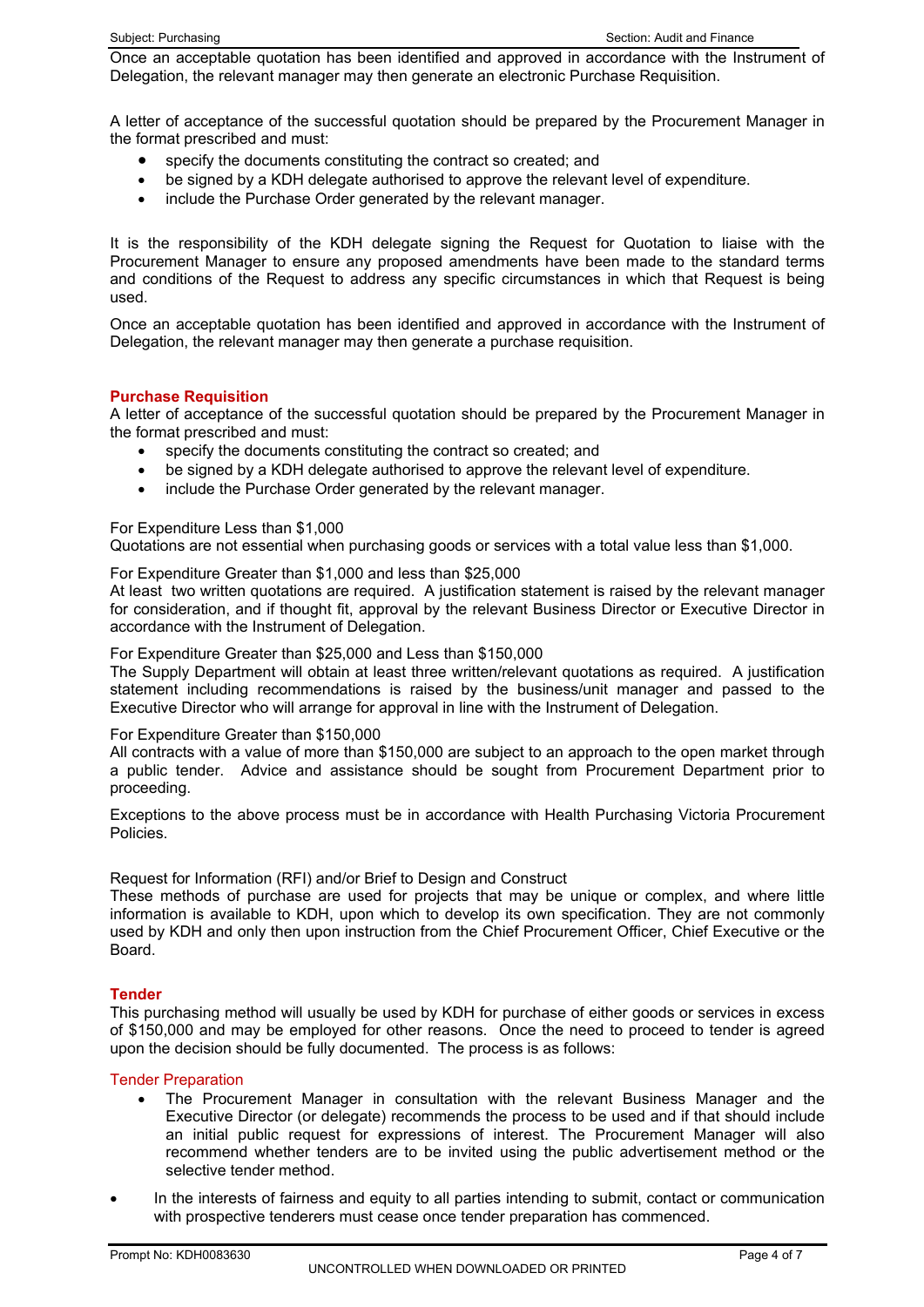- The Procurement Manager will ensure that the Finance Officer confirms that funds are available.
- Approval to proceed to tender is then sought in accordance with the Instrument of Delegation.
- If approved to proceed to tender, the decision will be implemented by the Procurement Manager.
- The Procurement Manager in consultation with the project team/relevant manager prepares tender documentation. These documents require careful consideration because they will form the basis of the contract should there be a successful tenderer. Tender documents include:
	- The general KDH terms and conditions of tender, which must incorporate selection criteria specific to the project, and a weighting of those criteria (if needed).
	- $\checkmark$  A specification of need, including key performance indicators and a process by which those indicators will be monitored and evaluated during the term of any contract with a successful tenderer.
	- $\checkmark$  A Form of Tender, which must include a requirement for a Statement of Compliance to be completed by every tenderer.
	- Time frames including Tender Release, Tender Close, Tender Evaluation Complete and Contract Commencement dates.
	- $\checkmark$  A public advertisement where necessary.
	- $\checkmark$  A contract checklist to ensure there are no elements missing in the process.
- If the value of the tender is over \$50K per year and the Chief Procurement Officer or Executive Director in charge considers it necessary the tender documentation may be referred to a legal advisor.
- The relevant Executive Director will appoint a tender evaluation panel. This may include the project team and any additional appropriately qualified persons as considered necessary. In all cases the Procurement Manager or delegate is to be a member of the evaluation panel.

## Tender Procurement

- Whether public or selective tender is used, the Procurement Manager will be responsible for convening information sessions and acting as contact point for communication with prospective tenderers. There will be no contact between any KDH staff and potential tenderers except as approved by the tender evaluation panel.
- If public tender has been specified, tenders are advertised by the Procurement Manager.
- The Procurement Manager is responsible for the security of tender documents once lodged and for opening and recording of tenders in accordance with best practice protocols.
- If it is a public tender a list of respondents who submit a tender or expression of interest is developed.

## Tender Evaluation

- The Tender Evaluation Panel evaluates the tenders in accordance with the selection criteria as weighted. This evaluation process must include negotiation of all issues required to enable KDH to respond to the tender by either accepting or rejecting the tender as a formal offer by the tenderer. After the panel conducts any necessary post-tender negotiations and/or interviews a short list of preferred tenderers is developed.
- Probity and confidentiality must be maintained at all stages of the tender evaluation process.
- The Procurement Manager will advise in writing tenderers not included on the short list that their tenders have been unsuccessful.
- The Panel prepares an evaluation report including its recommendation as to which (if any) of the tenders/offers should be accepted. KDH will always specify and retain the right to not approve or select tenders.
- The evaluation report, together with a tender checklist and recommendation, is submitted by the panel to the relevant Executive Director for consideration and instruction for further action, along with all other appropriate documentation such as a draft letter of acceptance of offer, inclusive of any necessary clarification of non-conforming responses.
- A letter of acceptance of offer in the prescribed format signed by the authorised delegate is provided by KDH to the preferred supplier. This letter, the tender documents prepared by the Procurement Manager, Purchase Order and the successful tender together normally constitute the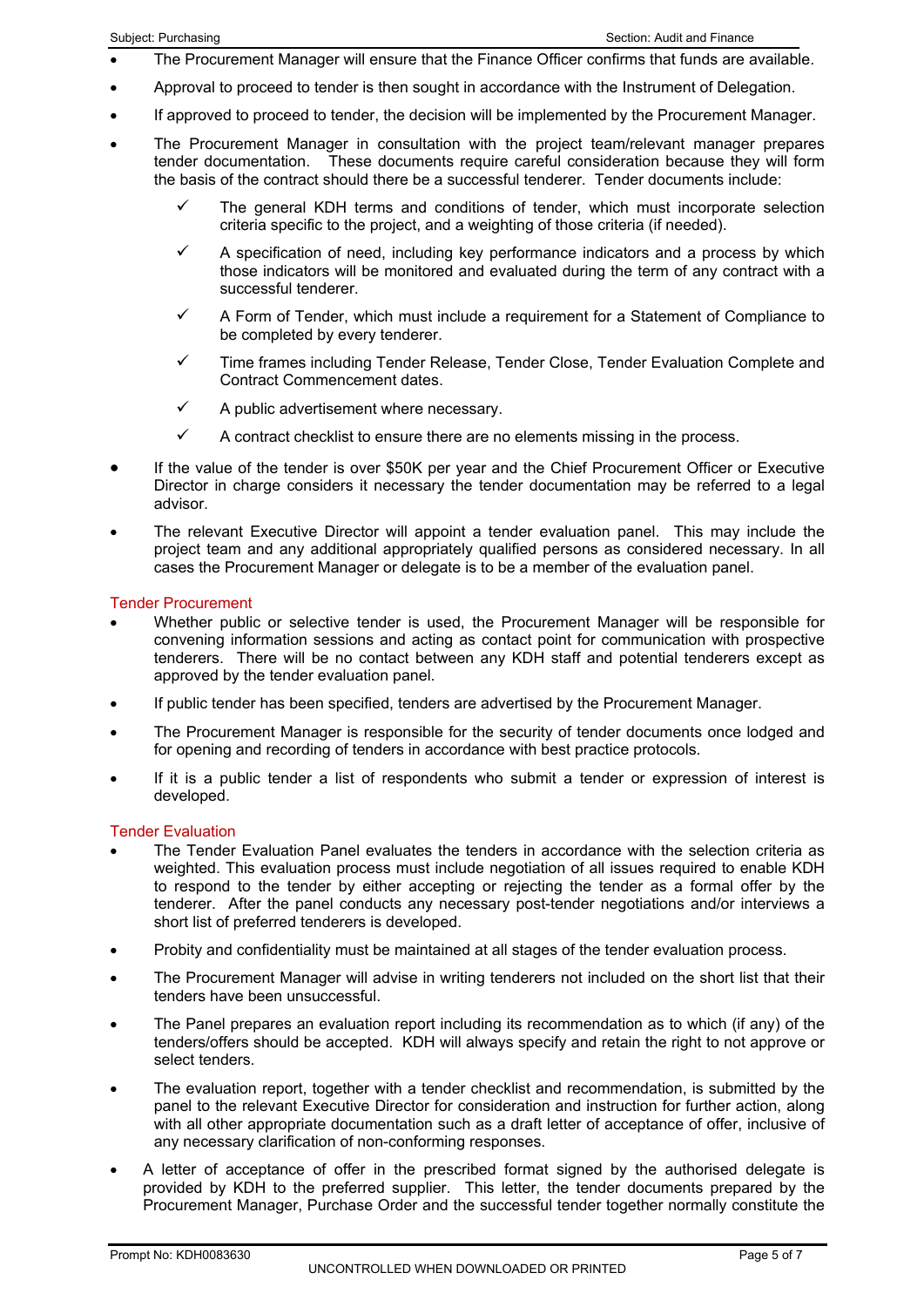whole contract. A separate agreement is required only if it is necessary to record acceptance by KDH of a non-conforming tender.

 Procurement Manager will notify in writing all other short listed tenderers that their tenders have been unsuccessful and that a debrief session is available if required. The Procurement Manager in conjunction with at least one other member of the Evaluation Panel will conduct the debrief sessions.

# **General Provisions**

- Except as otherwise specified in this Protocol, choice of purchasing method is the responsibility of the KDH employee authorised within the authority of the Instrument of Delegation to approve the relevant level of expenditure (the "authorised delegate") in consultation with the Procurement Manager.
- Any purchase may be subject to a random probity audit.
- The Procurement Manager or Supply Manager will retain original documents comprising a contract. Original documentation will be securely filed and kept available for reference if required. The Procurement Manager will provide copies of the contract to the relevant Business Manager for use in ongoing management of the contract.
- It is a standing KDH requirement that when signing any document which has the effect of legally committing the KDH. KDH employees must print his/her name adjacent to their signature and endorse the document with the date of signing.
- In cases where the document requires the relevant signature to be witnessed by another person, the signing must be done in the presence of the witness, and in accordance with any other specific procedure (e.g. application of a seal) required by the nature of the document.
- Where a unit, department or individual is involved in offering a tender, for example tendering for the purchase of a KDH vehicle for private ownership, no preferential treatment will be allowed.
- If a KDH employee is involved in preparing an in-house tender for any project which KDH has also put out to public or selective external tender, he/she must not take part in developing or evaluating that tender or any other tender submitted relating to the same project.
- Delegation of authority to a staff member temporarily acting in a more senior position must be in writing. Written approval of a temporary delegation for a specified period is to be forwarded to accounts payable to notify the change in delegation.

## **EVALUATION**

This policy is to be reviewed every three years or earlier if required. VHIMs reports are to be monitored.

Tony Pearson **Finance Manager**

**Aligned Policies** *[Delegation of Authority](https://system.prompt.org.au/download/document.aspx?id=24667982&code=0A9EAFB6A5A18F6B69CF18049CDDC8B0)*

*[Gifts, Benefits and Hospitality](https://system.prompt.org.au/download/document.aspx?id=29807172&code=1A0EE88F51EF03DD68AB4EAF2E6BA5F9)*

*[Freedom of Information Policy](https://system.prompt.org.au/download/document.aspx?id=28782487&code=CA8DBA7DE6AF6C1CAD271D23647178C5)*

*[Confidentiality and Privacy](https://system.prompt.org.au/download/document.aspx?id=20355960&code=1856B9D0A77B5A8C31927211C691F8B2)*

*Standards:* 

*NSQHS Standard 1- Clinical Governance ACQSC Standard 8 – Organisational Governance*

*References: Corporate Contracting (Legal Status) Policy*

Prompt No: KDH0083630 Page 6 of 7